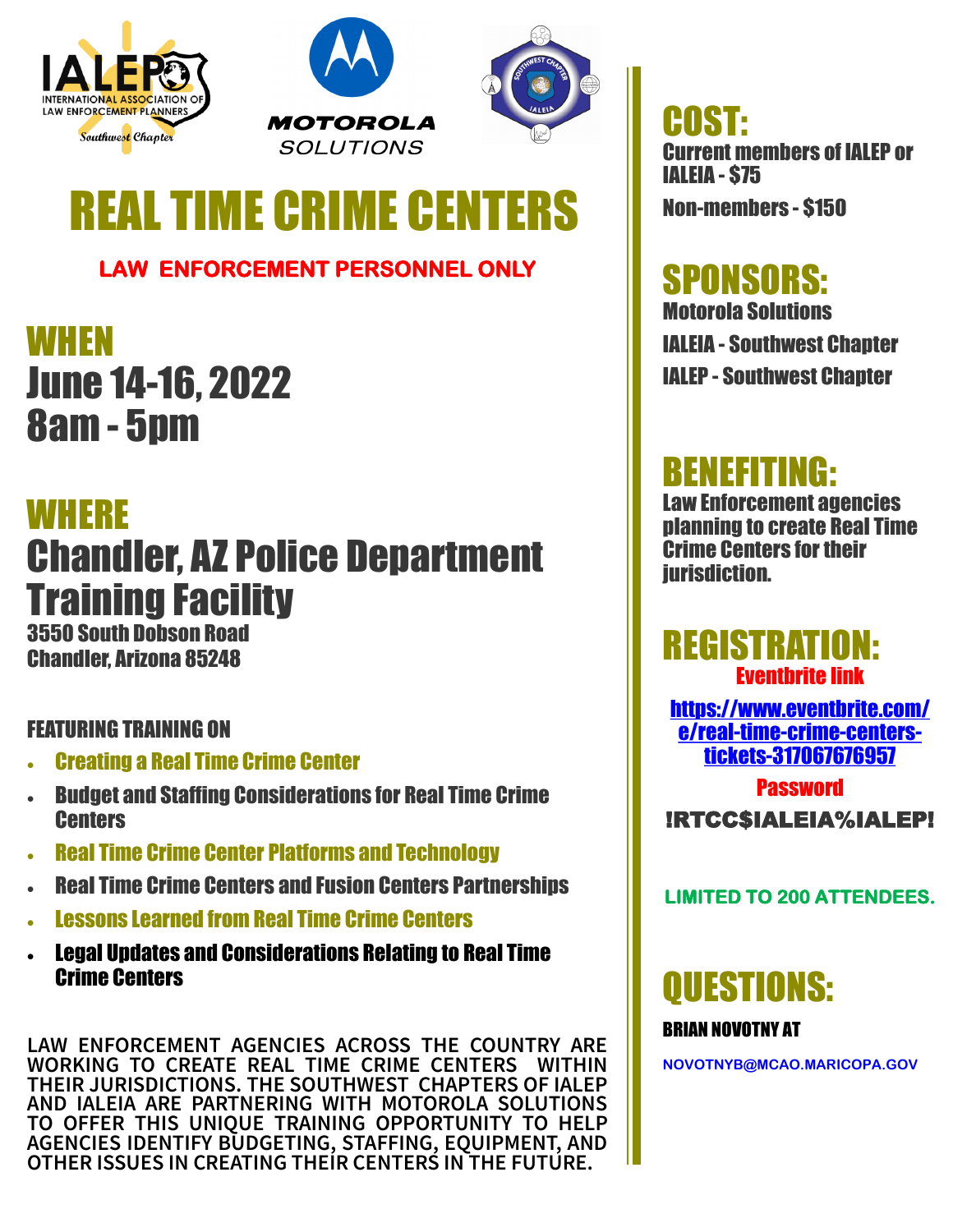

#### *Southwest IALEIA & IALEP Chapters Real Time Crime Center Training*

| Day 1 (June $14th$ ):                                             | Planning Out Your RTCC (Planning, Policy, Budget & Much More)                                                                                                                                                                                                                                                                                 |
|-------------------------------------------------------------------|-----------------------------------------------------------------------------------------------------------------------------------------------------------------------------------------------------------------------------------------------------------------------------------------------------------------------------------------------|
| $08:00 - 09:00$<br>$09:00 - 09:15$                                | Introduction - Overview if IALEP / IALEIA<br><b>What is a Real Time Crime Center?</b><br><b>Chandler PD Command Staff Member</b><br>$\bullet$<br>Southwest IALEIA Chapter President Brian Novotny<br>$\bullet$<br>Southwest IALEP Chapter President Alina Baer<br>$\bullet$<br>NRTCCA President Chris Henningsen<br>$\bullet$<br><b>Break</b> |
| $09:15 - 10:00$<br>$10:00 - 10:15$                                | <b>Identifying your Staffing Model</b><br>Chandler PD Police Planning & Research Analyst Alina Baer &<br>Scottsdale PD Strategic Initiatives Division Director Cassie Johnson<br><b>Break</b>                                                                                                                                                 |
| $10:15 - 11:30$<br>$11:30 - 13:00$                                | <b>Creating Your RTCC Budget</b><br>Elk Grove PD Real-Time Information Center Supervisor Jamie Hudson &<br>Communications Intelligence Specialist Caity Peak<br>Lunch                                                                                                                                                                         |
| $13:00 - 13:55$                                                   | <b>Identifying Internal (City) Stakeholders</b><br>Scottsdale PD Commander Jeromie O'Meara &<br>Police Operations Support Area Manager J.R. Parrow                                                                                                                                                                                            |
| <b>Break for transition</b><br>$14:00 - 14:45$<br>$14:45 - 15:00$ | <b>Creating Your Real Time Center Proposal</b><br>Elk Grove PD Real-Time Information Center Supervisor Jamie Hudson &<br>Communications Intelligence Specialist Caity Peak<br><b>Break</b>                                                                                                                                                    |
| $15:00 - 15:45$<br>$15:45 - 16:00$                                | Designing the right RTCC Platform<br>Sean Jowell, Assistant Chief Deputy (Retired)<br>Industry Specialist-Intelligence Led Public Safety Software, Motorola<br><b>Break</b>                                                                                                                                                                   |
| $16:00 - 17:00$<br>17:00                                          | Developing Policy/SOPs, Training, MOU'S, Performance Measures<br>Scottsdale PD Strategic Initiatives Division Director Cassie Johnson &<br>Scottsdale Deputy City Attorney Luis Santaella<br>End of Day                                                                                                                                       |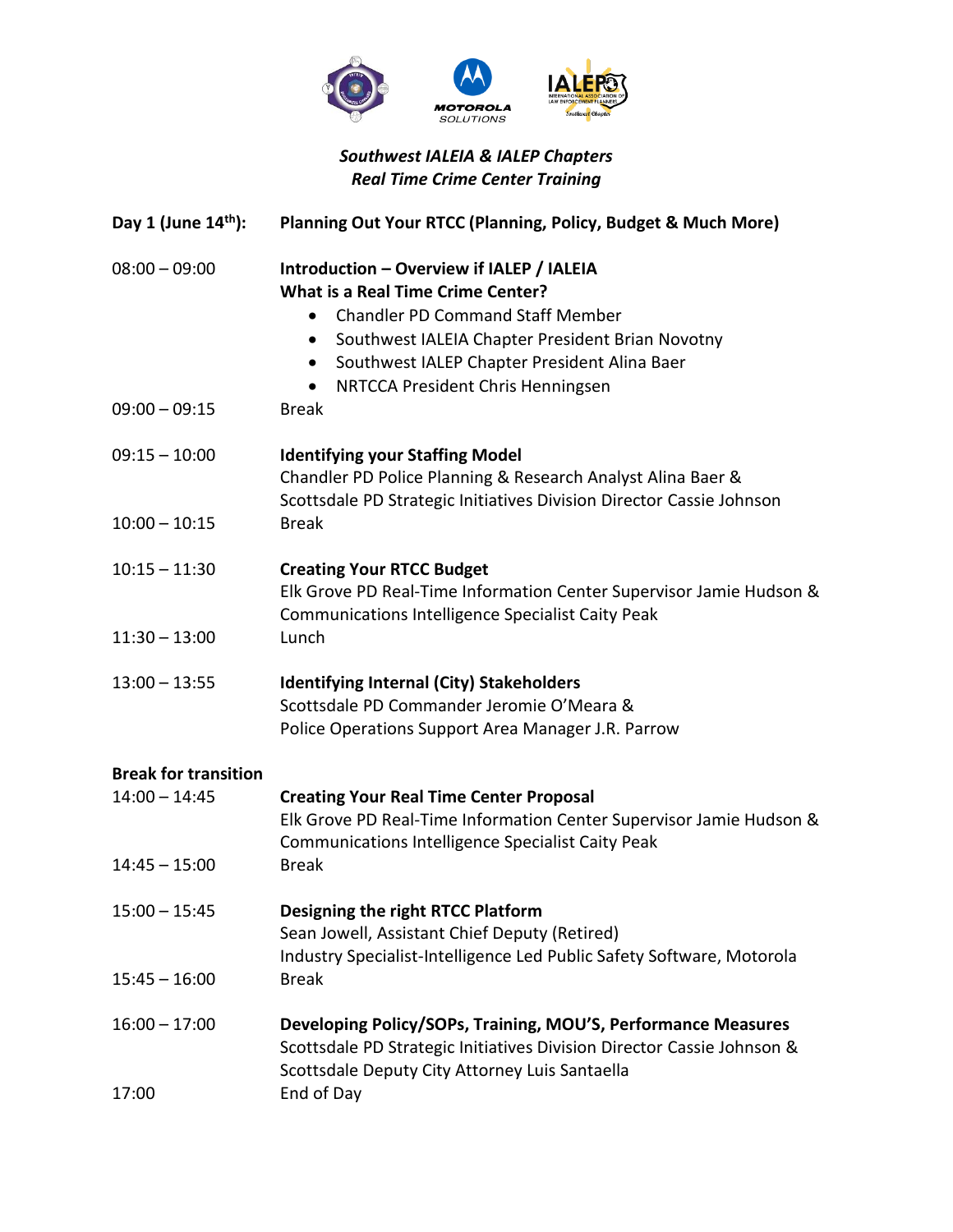

#### *Southwest IALEIA & IALEP Chapters Real Time Crime Center Training*

- **Day 2 (June 15th): Identifying Your Stakeholders, Equipment & Staffing**
- 08:00 09:00 **Mental Preparedness - Dealing with Critical Incident Trauma & Involving RTCC Employees in Debriefs**
- Gilbert PD Peer Support & Wellness Coordinator Ed Morales 09:00 – 09:15 Break
- 09:15 10:00 **Collaboration between RTCC, Communications & Patrol** Scottsdale PD Communications Manager Karen Sutherland & RTCC Police Analyst Chris Henningsen
- 10:00 10:15 Break
- 10:15 11:00 **Town Hall – Commanders or Assistant Chiefs Point of View** Glendale PD Assistant Police Chief Colby Brandt, Scottsdale PD Police Operations Support Director Robert Bokinsky, Mesa PD Commander Robert Rash, & Phoenix PD Commander William Wickers,
- 11:00 12:30 Lunch
- 12:30 13:15 **Community Partnerships - AZ Cardinals & Preparing for the Super Bowl** Arizona Cardinals, Vice President of Security Patrick Foster 13:15 – 13:30 Break
- 13:30 14:15 **External Stakeholders – Partnering With Your Fusion Center** Arizona Counter Terrorism Information Center (ACTIC) AZDPS Director/Major Jennifer Borquez and Scottsdale PD RTCC Police Analyst Chris Henningsen
- 14:15 14:30 Break
- 14:30 15:30 **Video & Video Management - Technology and User Considerations** Joe Mayer, VP Government Video Sales, Motorola
- 15:30 15:45 Break
- 15:45 17:00 **Using License Plate Readers & Open Source Techniques** Sam Palmer, Phoenix Police Department Detective (Retired) Consultant, Customer Training & Development with Vigilant, Motorola

<sup>17:00</sup> End of Day